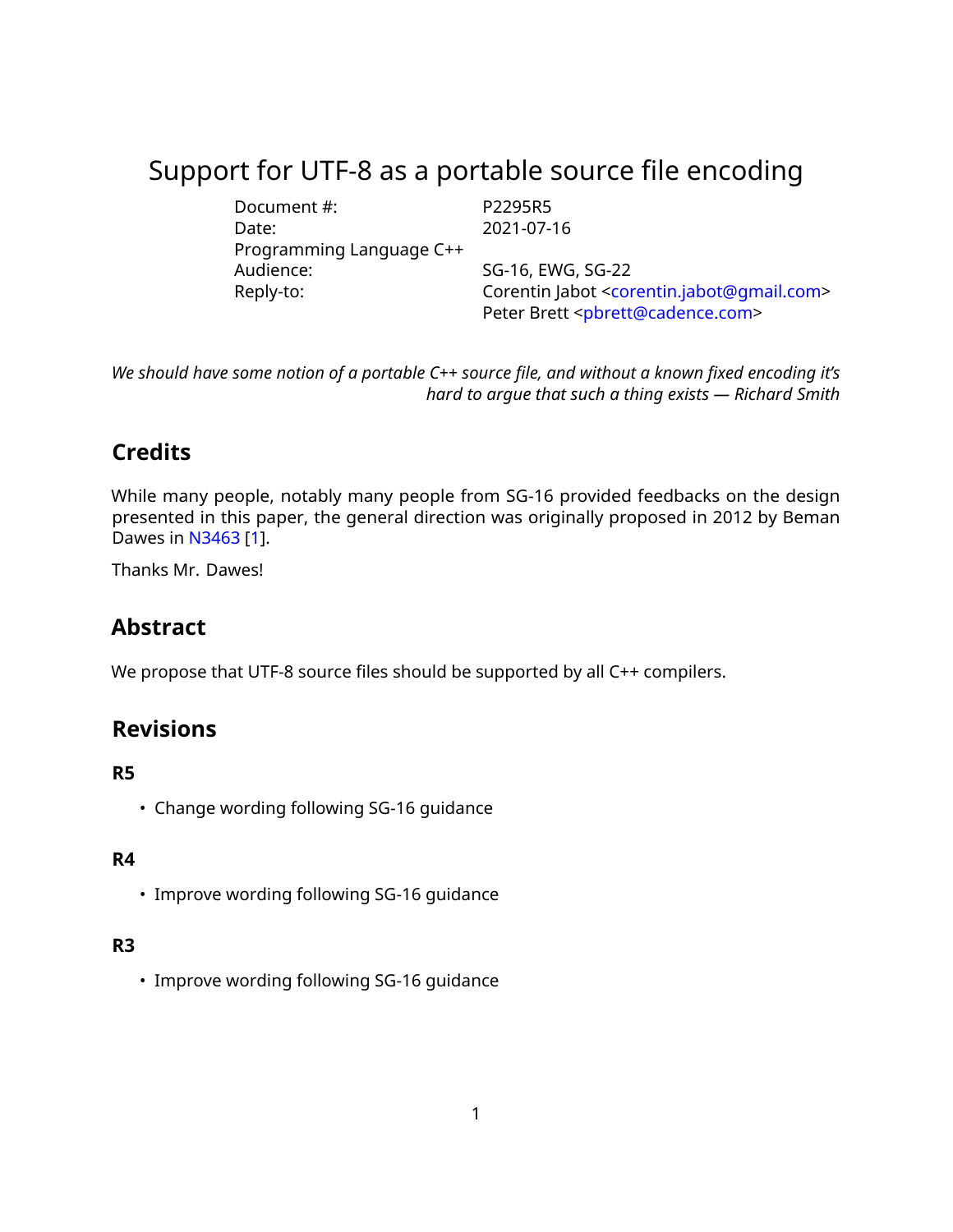**R2**

- Add references for BOM guidelines
- Clarify that Clang will support a wider range of source encodings in the future
- Clarify that phase 5 codepoint preservation is handled by [P2314R1](https://wg21.link/P2314R1) [\[5\]](#page-8-1).

#### **R1**

• Remove the section about whitespaces and associated wording

## **Motivation**

Even this simple program cannot be written portably in C++ and may fail to compile:

int main()  $\{\}$ 

```
— Beman Dawes
```
The set of source file character sets is implementation-defined, which makes writing portable C++ code impossible. We propose to mandate that C++ compilers must accept UTF-8 as an input format both to increase portability and to ensure that Unicode related features (ex [P1949R3](https://wg21.link/P1949R3) [\[2\]](#page-8-2)) can be used widely. This would also allow us to better specify how Unicode encoded files are handled.

How the source file encoding is detected, and which other input formats are accepted would remain implementation-defined. Supporting UTF-8 would also not require mentioning files in the wording, the media providing the stream of UTF-8 data is not important.

Most C++ compilers (GCC, EDG, MSVC, Clang) support UTF-8 as one of their input format - Clang only supports UTF-8 (but there is an ongoing effort to extend the set of supported source encodings).

## **Previous works**

Original Proposal: [N3463](https://wg21.link/N3463) [\[1\]](#page-8-0) (Beman Dawes, 2012). More recent discussions about Normal-ization preservation, whitespace, and UTF in [P2178R1](https://wg21.link/P2178R1) [\[3\]](#page-8-3) (Points 1, 2, 3, and 8)

## **Design**

#### **Codepoint preservations**

An important reason to mandate support for UTF-8 support is that it allows us to mandate codepoint preservation during lexing: the compiler should not try to normalize UTF encoded strings, remove characters, and so forth so that users can expect the content of strings to be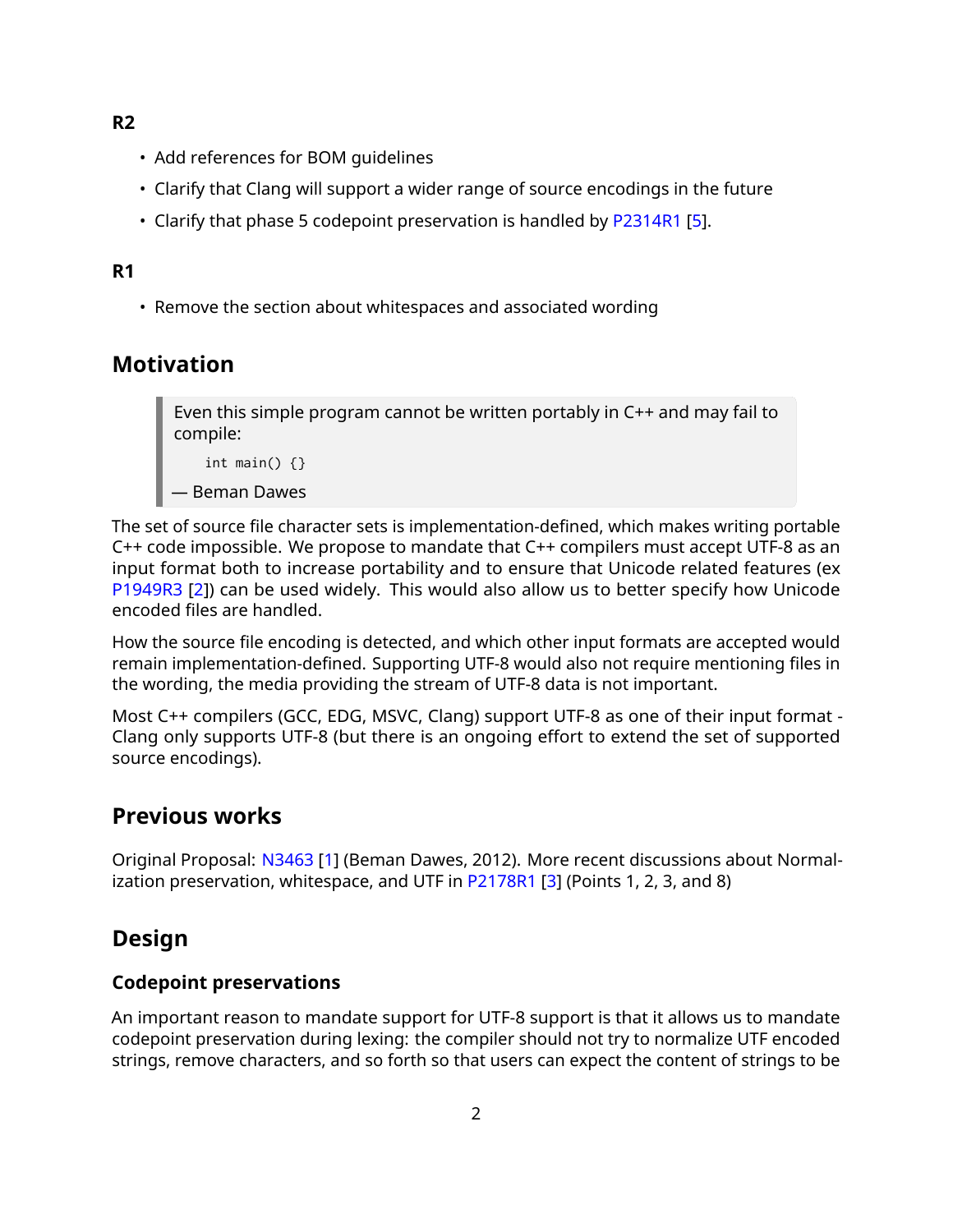preserved through translation. (This does not negate that neither the source encoding nor the encoding used internally by the compiler are unobservable by the program).

#### **Invalid code units**

Not all code units or code unit sequences represent valid code points. For example, in UTF-8, some sequences can be overlong (0xC0 0xAF).

In other encodings, some code unit sequences may encode an unassigned code point, which therefore cannot be represented in Unicode. For example 0x8 0x00 is an unallocated JIS X 0208:1997 sequence.

In both cases, we believe the program should be ill-formed. Both these scenarios seldom occur in practice except when the implementation (or the user) infers the wrong encoding. For example, in windows-1251, 0xC0 represents the cyrillic letter A (U+0410), which when interpreted as UTF-8 results in an invalid code unit sequence.

As such, the compiler is interpreting the source file incorrectly and the result of the compilation cannot be trusted, resulting in compilation failures or bad interpretation of string literals further down the line.

The issue can sometimes be innocuous: frequently, non-ASCII characters appear in comments of files that otherwise only contain ASCII, usually when the name of a maintainer appears in a source file. However, most mojibake (encoding miss-interpretation issues) cannot be detected. If the compiler detects invalid characters in comments, there may be undetectable mojibake in string literals, which would lead to runtime bugs.

Therefore, we think invalid code unit sequences in phase 1 should always be diagnosed. Our proposed wording makes invalid code unit sequences ill-formed for the UTF-8 encoding.

However, this does not necessarily constitute a breaking change (see the "Impact on implementations" section)

#### **A note on unassigned Unicode codepoints**

When mapping from UTF-8 to any representation of a Unicode code point sequence, it is neither necessary to know whether a codepoint is assigned or not. The only requirement on codepoints is that they are scalar values. As such, the proposed change is completely agnostic of the Unicode version. The only time the Unicode is relevant during lexing is for checking whether an identifier is a valid identifier.

#### **BOM**

Unlike [N3463](https://wg21.link/N3463) [\[1\]](#page-8-0), we do not intend to mandate or say anything about BOMs (Byte Order Mark), following Unicode recommendations [\[1\]](#page-8-4). BOMs should be ignored (but using BOMs as a means to detect UTF-8 files is a valid implementation strategy, which is notably used by MSVC). Indeed, we should give enough freedom to implementers to handle the cases where a BOM contradicts a compiler flag. Web browsers for example found a BOM to not be a reliable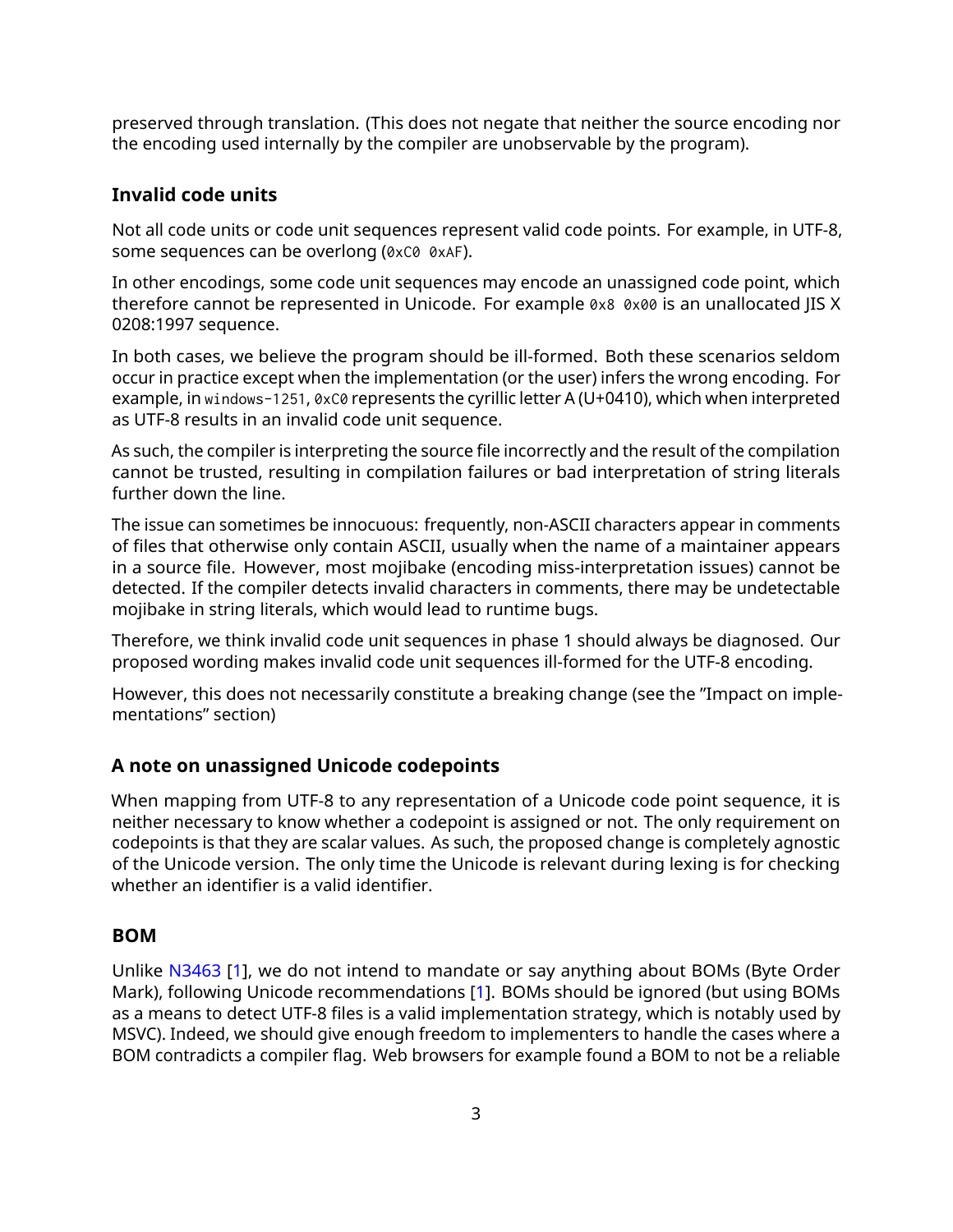mechanism. There are further issues with BOMs and toolings, such that they may be removed by IDEs or source refactoring tools. They are also widely used, and different companies have different policies.

In any case, mandating BOM recognition goes against Unicode recommendations<sup>[1](#page-3-0)</sup>. But it is a widespread practice, and as such we recommend neither mandating nor precluding any behavior.

<span id="page-3-0"></span><sup>&</sup>lt;sup>1</sup> Unicode 13 Standard, and confirmed in a [mailing list discussion](https://corp.unicode.org/mailman/private/unicode/2020-June/008716.html) with members of the Unicode consortium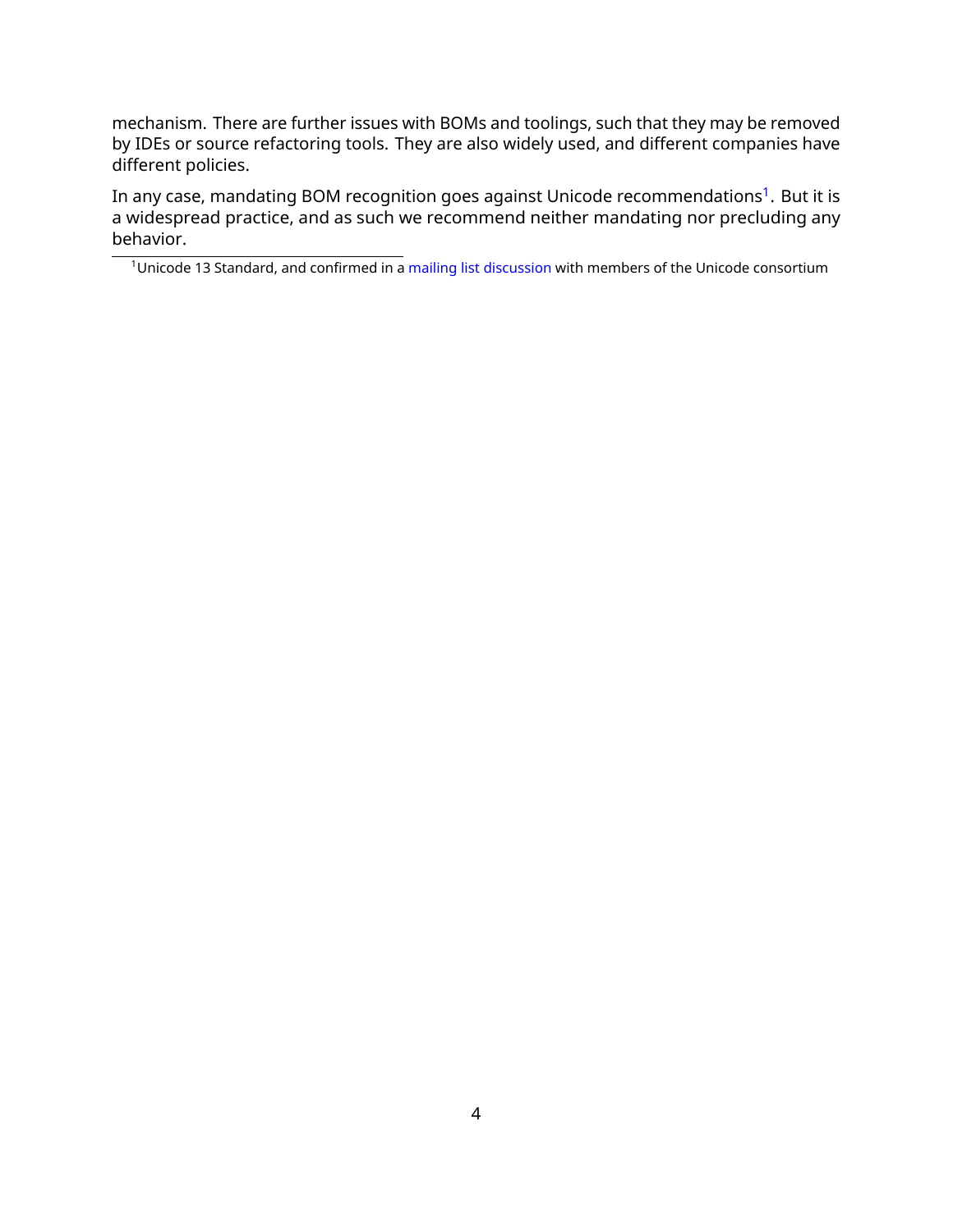For the purpose of translation, a leading BOM is therefore ignored (and doesn't affect the  $\,$  column count of source\_location:: $\,$ column()). $\,$ [2](#page-4-0).

## **Non goals**

Other existing and upcoming papers try to improve various aspects of lexing related to Unicode, and text encoding, some of them described in [P2178R1](https://wg21.link/P2178R1) [\[3\]](#page-8-3) and [P2194R0](https://wg21.link/P2194R0) [\[4\]](#page-8-5). This paper only focuses on the handling of UTF-8 physical source files.

In particular, it doesn't try to provide a standard way to specify or detect encoding for the current translation unit or current source file. This proposal conserves the status quo: the mechanism by which encoded is inferred by the compiler for each source file remains implementation-defined.

We further do not propose to restrict in any way the set of input encodings or "physical source character set" accepted by compiler beyond mandating that this implementation-defined set contains at least the UTF-8 encoding.

We do not propose a standard mechanism to specify a different encoding per header. This may be explored in a separate paper.

Finally, conservation of code point sequences in phase 5 of translation when encoding a narrow literal character or string in the UTF-8 encoding is not proposed in this paper which focuses on phase 1 of translation. This is covvered by [P2314R1](https://wg21.link/P2314R1) [\[5\]](#page-8-1).

## **Impact on implementations**

#### **UTF-8 support**

MSVC, EDG, Clang, GCC support compiling UTF-8 source files.

- Currently (Clang 11), Clang only support UTF-8 and assume all files are UTF-8. BOMs are ignored.
- GCC supports UTF-8 through iconv and the command line flag -finput-charset=UTF-8 can be used to interpret source files as UTF-8. The default encoding is inferred from the environment and fallbacks to UTF-8 when not possible. BOMs are ignored.
- MSVC supports UTF-8 source files with the /source-charset:UTF-8 command line flag. MSVC uses UTF-8 by default when a BOM is present.

## **Input validation**

Compilers currently have very different strategies for handling invalid input:

<span id="page-4-0"></span><sup>2</sup>Unicode Standard, 23.8: *In those cases, it is not part of the textual content and should be removed before processing, because otherwise it may be mistaken for a legitimate zero width no-break space*.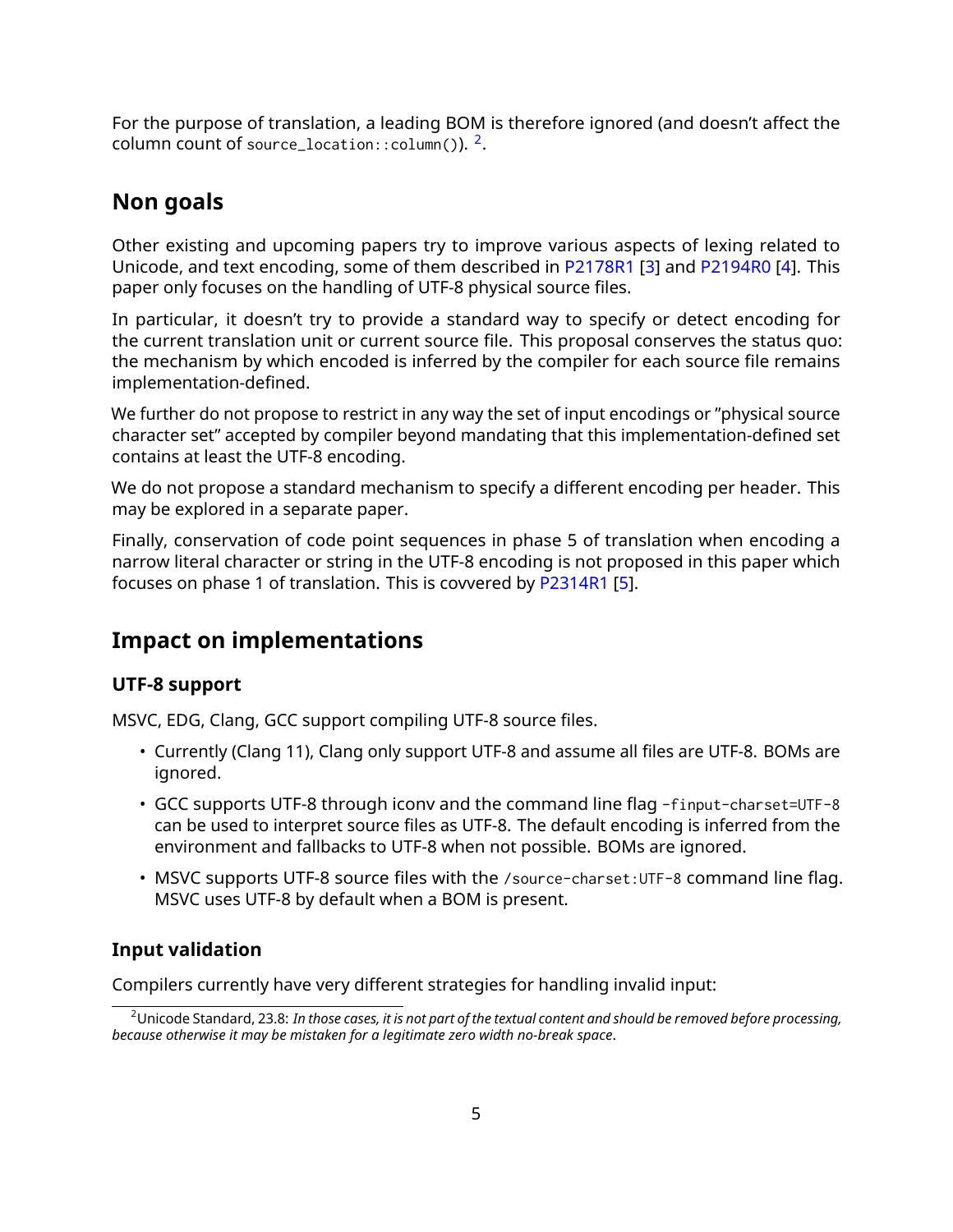- GCC will ensure that a non-UTF-8 input decodes cleanly and will emit an error otherwise. However, when the input is UTF-8 it is not decoded at all (GCC uses internally) and so the input is not validated. The handling of UTF-8 is then inconsistent with other encodings. We don't know if this is intentional.
- Clang does not check invalid comments. By reading the source code this is very intentional. However invalid Unicode is diagnosed (error) in string literals.
- By default, MSVC will emit a warning for invalid UTF-8, even in comments

main.cpp(1): warning  $C4828$ : The file contains a character starting at offset 0x2 that is illegal in the current source character set (codepage 65001).

As such, implementers have two strategies for the implementation of this proposal:

- Always diagnose invalid code unit sequences when interpreting a UTF-8 input.
- Provide conforming support for UTF-8 inputs, along with an implementation-defined "UTF-8 like" encoding that would behave like UTF-8 but maybe discard invalid code units sequences in comments as part of the "implementation-defined mapping" prescribed in phase 1 for non-UTF-8 encodings.

And so this proposal guarantees that users can have a way to ensure their source code is properly decoded while giving implementers the ability to offer more lenient options.

For example, for MSVC, the flags /source-charset:utf-8 /we4828 are sufficient to be conforming with the current proposal.

#### **UTF-8 source files is existing practice**

- By default, VCPKG compiles all the packages in its repository with /utf-8 which sets UTF-8 as the source AND execution encoding [\(Reference\)](https://github.com/vicroms/vcpkg/blob/master/scripts/toolchains/windows.cmake#L16)
- Qt source files are UTF-8 Users of Qt are recommended to use UTF-8 source files [\(Reference\)](https://wiki.qt.io/Strings_and_encodings_in_Qt)
- Chromium is built with UTF-8 (by virtue of being compiled with Clang)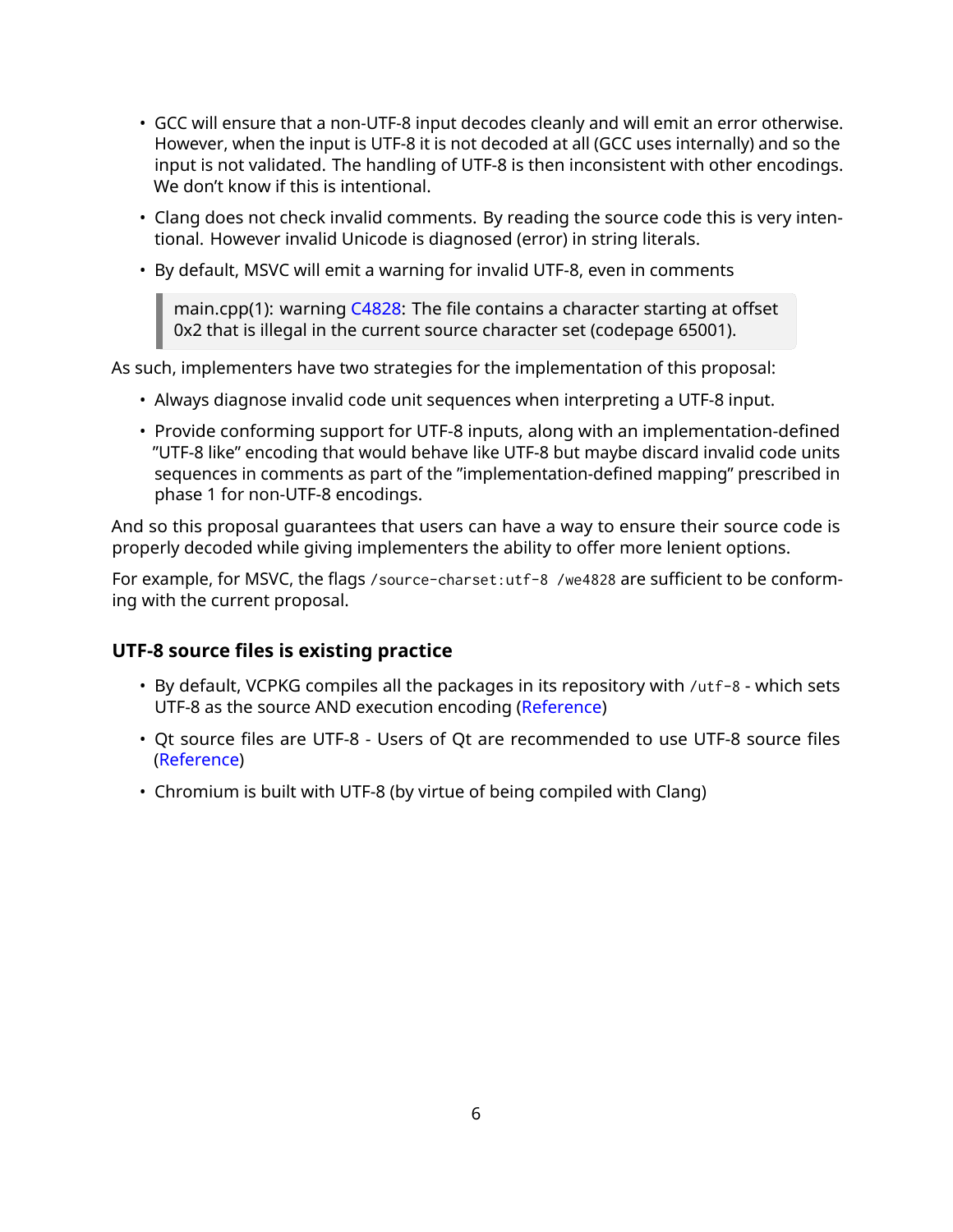## **SG16 Polls**

#### See [Minutes for P2178](https://github.com/sg16-unicode/sg16-meetings/blob/master/README-2020.md)

It should be implementation-defined whether a UTF-8 BOM is used to inform the encoding of a source file



The presence or absence of a BOM is a reasonable portable mechanism for detecting UTF-8 source file encoding

|  | ۰ |   |
|--|---|---|
|  |   | ჩ |

**No consensus**; or rather, consensus is that a BOM is not a reasonable portable mechanism for detection of source file encoding.

We agree that, for Unicode source files, that normalization is preserved through translation phases 1 and 5. **No objection to unanimous consent.**

Polls from the 14-04-2021 (R2)

We wish to require implementations to support UTF-8 source files. **No objection to unanimous consent.**

We wish to require implementations to be capable of accepting UTF-8 source files whether or not they begin with a U+FEFF byte order mark. **No objection to unanimous consent.**

We wish to require implementations to have a mode in which they diagnose ill-formed UTF-8 source files (regardless of whether the ill-formedness is located in comments, header names or string literals).

|   | Ξ |  |  |
|---|---|--|--|
| ۰ |   |  |  |
|   |   |  |  |

**Very strongly in favour**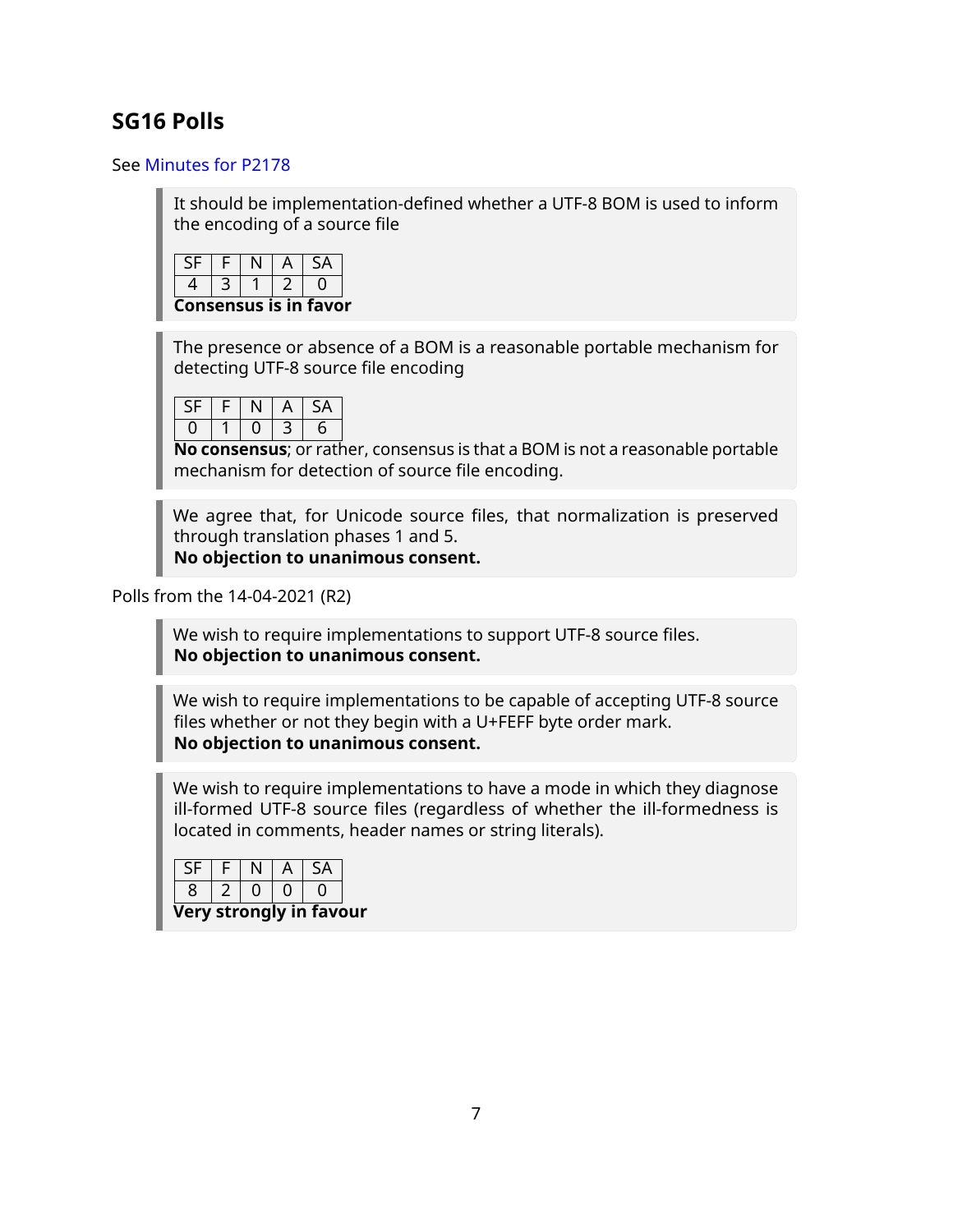## **Wording**

**?**

#### **Note on wording**

As SG-16 and Core try to improve the terminology and wording used to describe lexing in the standard, the proposed wording likely collides with other work happening in parallel.

As such, this wording is based on the current standard. Once EWG accepts the design, a CWG-targeting paper merging the different lexing related design changes may be brought forward. As such, the wording reflects the intent but not necessarily the terminology that SG-16 wants to use, nor is it intended to be merged in its current form in the working draft.

Notably, SG-16 and CWG are working on removing the mapping of characters to universalcharacter-name in phase 1, which has no observable impact on the behavior of C++ programs.

[Editor's note: The proposed wording assumes [P2314R2](https://wg21.link/P2314R2) [\[6\]](#page-8-6) has previously been applied to the wording draft.]

## **Phases of translation in the contract of the contract of the contract of the contract of the contract of the contract of the contract of the contract of the contract of the contract of the contract of the contract of the**

The precedence among the syntax rules of translation is specified by the following phases.

1. The encoding scheme of a physical source file is determined in an implementationdefined manner. An implementation shall provide a means, that is independent of the content of the source file, by which the encoding scheme of source files can be specified. [ *Note:* A command-line option that specifies the encoding scheme to use as the result of the determination is such a means. *— end note* ]

An implementation shall support the UTF-8 encoding scheme. The set of additional encodings supported by an implementation is implementation-defined.

If the encoding scheme of a physical source file is determined to be UTF-8, then the physical source file shall be a well-formed UTF-8 code unit sequence. The source file is decoded to produce a sequence of UCS scalar values that constitutes the sequence of elements of the translation character set. [ *Note:* There are no end-of-line indicators apart from the content of the UTF-8 code unit sequence. *— end note* ]

For any other encoding scheme supported by the implementation,  $\overline{P}$  physical source file characters are mapped, in an implementation-defined manner, to the translation character set (introducing new-line characters for end-of-line indicators). The set of physical source file characters accepted is implementation-defined.

An implementation may use any internal encoding, so long as an actual extended character encountered in the source file, and the same extended character expressed in the source file as a *universal-character-name* (e.g., using the \uXXXX notation), are handled equivalently except where this replacement is reverted in a raw string literal.

2. If the first character is U+FEFF BYTE ORDER MARK, it is deleted. Each instance of a backslash character (\) immediately followed by zero or more whitespace characters